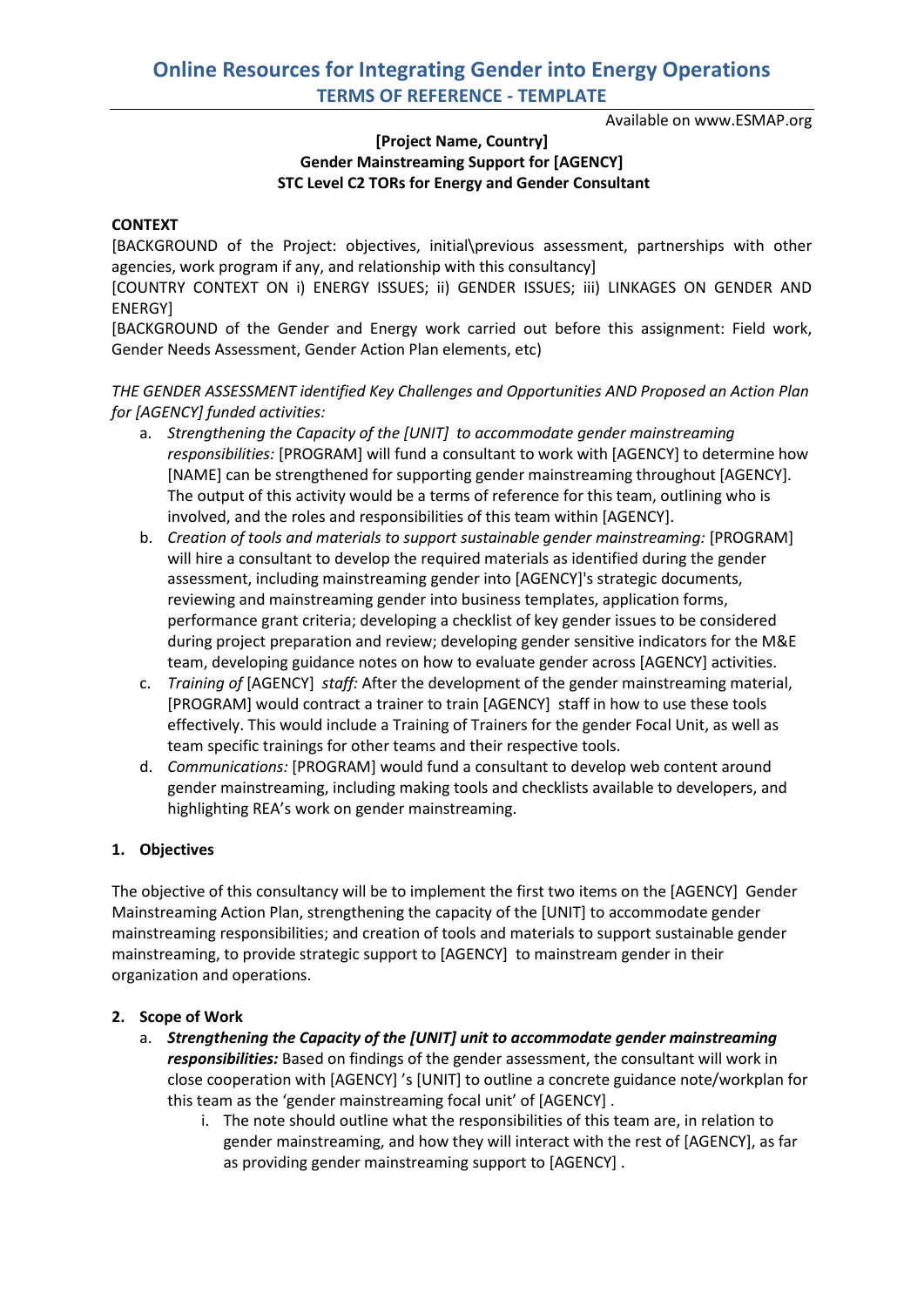## **Online Resources for Integrating Gender into Energy Operations TERMS OF REFERENCE - TEMPLATE**

Available on www.ESMAP.org

- ii. This note should clarify how this team will function, who will be involved, and how their work will be monitored and evaluated, as far as gender mainstreaming.
- iii. This note should also map out how the [UNIT]'s role will be communicated to the rest of [AGENCY] .
- iv. While this note should map out how [UNTI] can go forward with the team it currently has, this note will also make a list of specific needs of the [UNIT] team in order to be an operational gender mainstreaming support team – i.e. what types of training, and for who? What types of materials and guidance? It should also identify any budgetary needs for communications materials, printing, etc to communicate the [UNIT]s new role to the rest of [AGENCY]
- *v. Timeline and Deliverables:*
	- 1. 5 person-days, to be completed by [DAY, MONTH, YEAR]
	- 2. A guidance note that provides a clear roadmap for [AGENCY] to operationalize a functional, accountable gender mainstreaming unit that has a clear means of operating within [AGENCY]
- b. *Creation of tools and materials to support sustainable gender mainstreaming:* Based on the findings of the gender assessment, the consultant will revise and develop documents to give [AGENCY] the tools for gender mainstreaming going forward. This will include:
	- i. Review and make suggestions for gender mainstreaming in language and in terms of operations and concepts – in the [AGENCY] strategic plan (2012/13-2016/17)
	- ii. Reviewing and mainstreaming gender into business templates, application forms, performance grant criteria
	- iii. Developing a checklist of key gender issues to be considered during project preparation and review
	- iv. Developing gender sensitive indicators for the M&E team, developing guidance notes on how to evaluate gender across [AGENCY] activities
	- *v. Timeline and Deliverables:*
		- 1. 30 person-days, to be completed by [DAY, MONTH, YEAR].
		- 2. Gender-mainstreamed [AGENCY] strategic plan
		- 3. Gender-mainstreamed business templates, application forms, and performance grant criteria
		- 4. Project preparation and review gender checklist
		- 5. Gender-sensitive indicators and guidance note for evaluation

## **3. Reporting**

The consultant will be expected to work closely with the [PROGRAM] senior consultant, [NAME], on these activities, and to ensure that these are in keeping with the [PROGRAM] approach in other countries.

The consultant will be a consultant to the World Bank, and will work with the activity leader, [NAME, UNIT, WORLD BANK] and the World Bank Task Team Leader, [NAME, UNIT]), as well as with the [PROGRAM] Senior Consultant, [NAME]. The consultant will also work in close collaboration with [AGENCY]'s Gender Focal Unit (i.e. UNIT) especially [NAME] (AGENCY Training and Capacity Building Manager), under the guidance of the [AGENCY] Director General [NAME] and [AGENCY] Director of Technical Services [NAME].

## **4. Requirements (STC C2)**

This position requires a senior professional with comprehensive and in-depth expertise in gender and energy. This consultant will be required to serve as an advisory resource, and to develop and